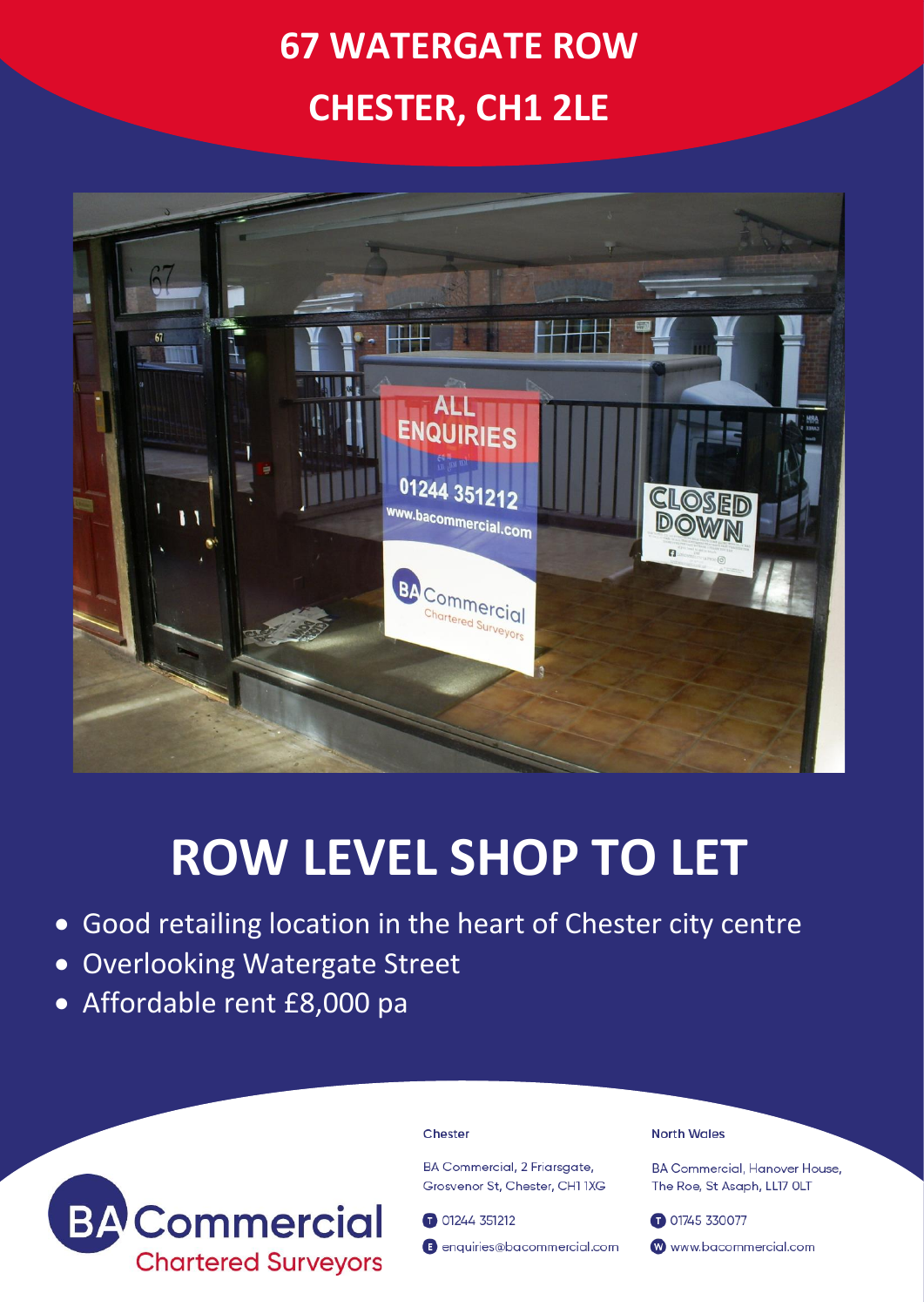# **67 WATERGATE ROW CHESTER, CH1 2LE**

## **LOCATION**

The property is located on Watergate Row, which overlooks Watergate Street in the heart of the historic city of Chester. There are a number of other retailers close by including Griffiths Security Locksmiths, Costa, Sainsbury's etc.

The property can be more readily identified from the attached plan.

## **DESCRIPTION**

The shop comprises a ground floor sales area leading back to rear store, kitchen and single w/c.

## **ACCOMMODATION/AREAS**

| Internal width  | 4.13 <sup>th</sup> | 13'6''      |
|-----------------|--------------------|-------------|
| <b>GF Sales</b> | $64.47$ sq m       | $694$ sq ft |
| Store/kitchen   | $9.54$ sq m        | $102$ sq ft |

#### **RENTAL**

£8,000 pa

## **RENT DEPOSIT**

A rent deposit will be required.

## **TENURE**

The property is available on a new full repairing and insuring lease for a term of years to be agreed.

## **RATES**

The VOA website confirms the property has a Rateable Value of £7,900.

Interested parties are advised to contact the Local Rating Authority, Cheshire West & Chester Council, Business Rates Department.

### **EPC**

The Energy Performance Asset Rating for this property is C-54.

A full copy of the Energy Performance Certificate is available upon request from the agents.

## **VAT**

Prices outgoings and rentals will not be liable to VAT.

## **SERVICE CHARGE**

The landlord will reserve the right to re-charge a reasonable proportion of costs relating to external structural repairs if required.

## **LEGAL COSTS**

The proposed tenant will be required to pay £940 towards the Council's legal costs.

## **AGENTS NOTE**

Under Money Laundering Regulations, we are obliged to verify the identity of a proposed purchaser/tenant once a sale/let has been agreed and prior to instructing solicitors. This is to help combat fraud and money laundering and the requirements are contained in statute. A letter will be sent to the proposed purchaser/tenant once the terms have been agreed.

## **CODE FOR LEASING BUSINESS PREMISES**

The attention of Landlords and prospective Tenants is drawn to the "RICS Code for Leasing Business Premises" which came into effect 1st September 2020. The full RICS Professional Statement is available for viewing on our

## **PLANS/PHOTOGRAPHS**

Any plans or photographs forming part of these particulars were correct at the time of preparation and it is expressly stated that these are for reference, rather than fact.

## **VIEWING**

Strictly by appointment through the sole agents BA Commercial, Chester 01244 351212. Ref: DW March 2022

[Dan.wild@bacommercial.com](mailto:Dan.wild@bacommercial.com) 07701 049826 [Mindy.bishop@bacommercial.com](mailto:Mindy.bishop@bacommercial.com) 07425820035

## **SUBJECT TO CONTRACT**



#### Chester

BA Commercial, 2 Friarsgate, Grosvenor St, Chester, CH1 1XG

01244 351212

enquiries@bacommercial.com

North Wales

**BA Commercial, Hanover House,** The Roe, St Asaph, LL17 OLT

01745 330077

www.bacommercial.com